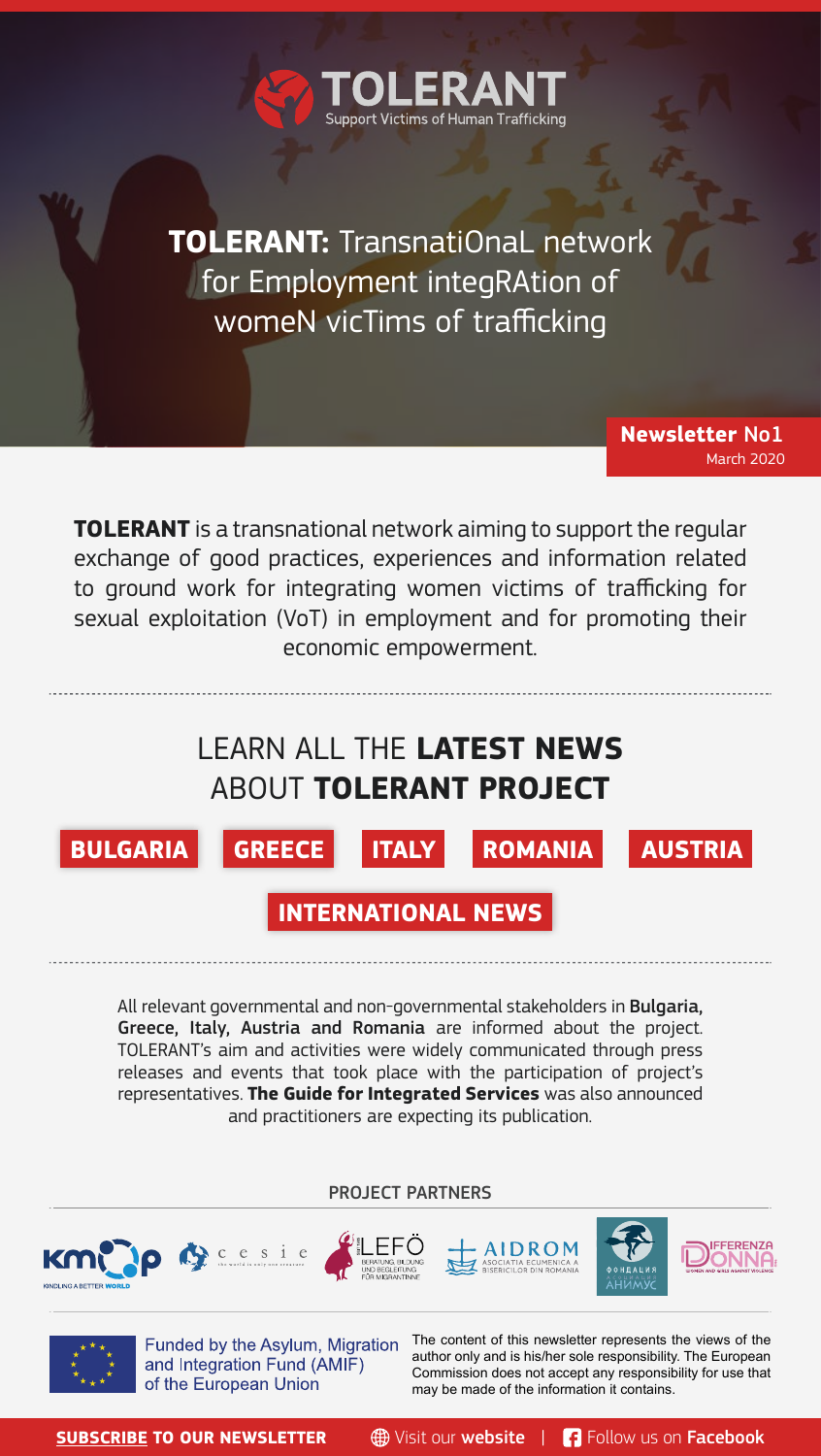

## **In Bulgaria:**

In 2019, **Animus (supported by UNICEF)** provided training on GBV to all actors working with migrants and refugees – State agency for refugees, Police Directorate "Migration", Social Support Directorates, health inspectors, service providers, reception centers' staff. Special sessions during the seminar were devoted to TOI FRANT



There are several difficulties related to the access to potential beneficiaries of the project that the team works hardly to overcome:

- **• The situation with migrants and refugees has significantly changed during the last years.** After the extreme migration flows a few years ago, the number of asylum seekers in Bulgaria has dropped significantly. In 2019, they were 2,152 (according to the State Agency for Refugees official data), compared to more than 20,000 in 2015. A total of 1,842 are men, while women are 6 times less (310).
- **• The majority of women originate from Iraq (93) and Syria (154).** They travel with their families and are highly dependent on them.
- **• Currently, most migrants are accommodated at external address and women who live with their families are very isolated.** Their role is seen as housekeepers and mothers and autonomy is not welcomed by husbands and fathers.
- **• There are no formally or informally identified victims of trafficking among TCN.**

**[SUBSCRIBE](http://www.tolerantnetwork.com/subscribe/) TO OUR NEWSLETTER 49 Visit our [website](http://www.tolerantnetwork.com) | [Follow us on](https://www.facebook.com/tolerantproject) Facebook READ ABOUT: GREECE ITALY ROMANIA AUSTRIA INTERNATIONAL NEWS**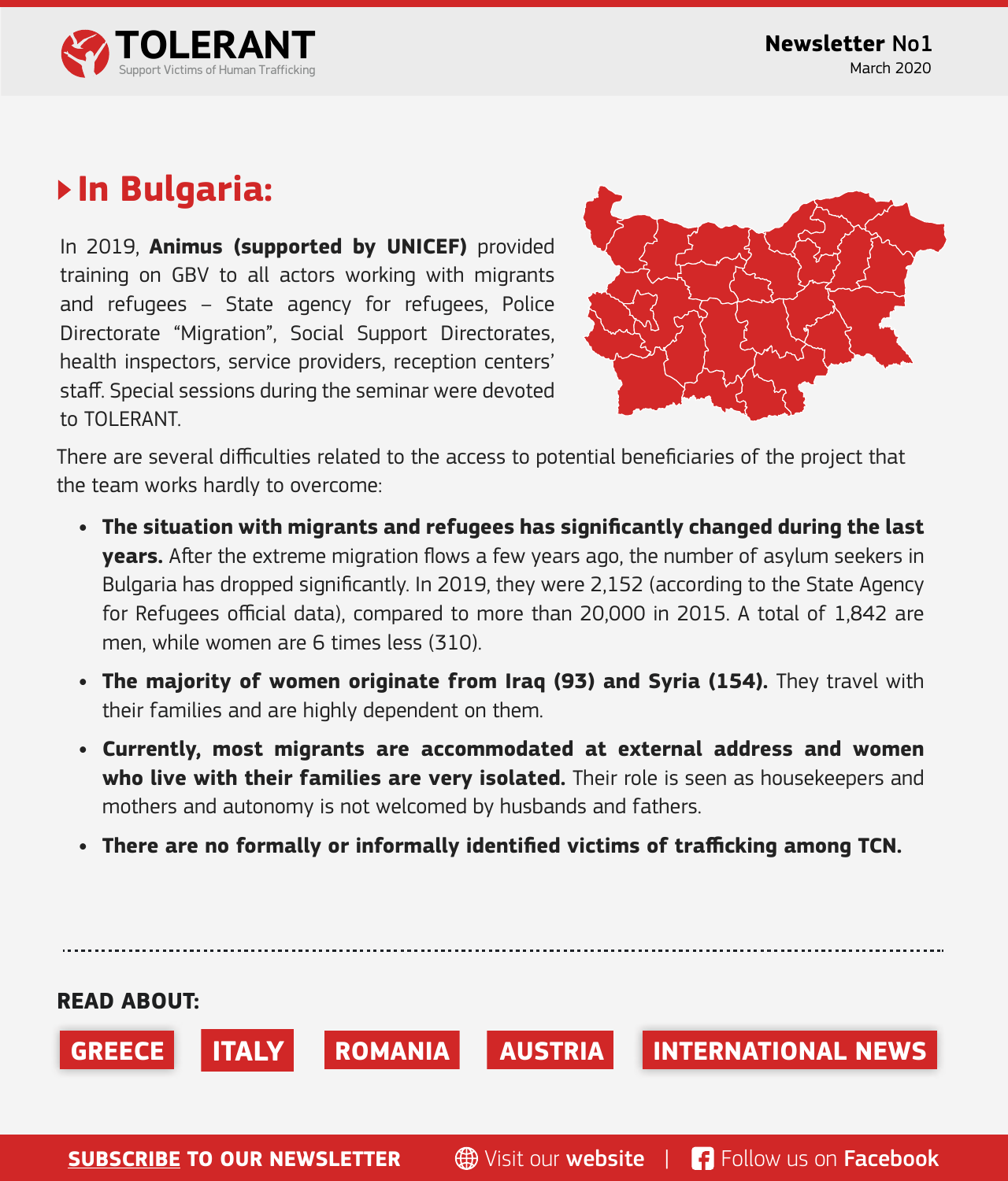

## **In Greece:**

In **Greece, KMOP – Social Action and Innovation Center** has already started building its capacity to offer an individual and gender-sensitive service support for the labour market integration of women identified as victims of trafficking for sexual exploitation and migrant women, who are at risk or are potential victims. The services will be offered in Northern Greece in the area of Thessaloniki.



Some news from the Greek context:

- **• Hellenic Police and its Anti-Trafficking Units continue investigating cases of trafficking leading women victims of trafficking to safety. [Read this article](https://insidestory.gr/article/martyries-gynaikes-moldavia-thymata-trafficking-ellada?fbclid=IwAR3qfe2fJ2XgBkFveFpjFsSTZnP9S0ZeLISC3FxmQphK3E9A0WFE1jNB5Io
)** to find out more about a recent success.
- **• Stakeholders in the field of Trafficking continue to collaborate and build networks of cooperation.** Recently, actors in the airport community have participated in an informative talk in the Parliament and they have also organized an informative event on trafficking. For more information check **[Hellenic Parliament photo archive](https://www.hellenicparliament.gr/Vouli-ton-Ellinon/ToKtirio/Fotografiko-Archeio/#2479b9f1-6d31-4043-8720-ab2600ac6e94)** and **[AIA's Press Release](https://www.aia.gr/el/company-and-business/press-and-Media/press-office/press-releases/hmerida-gia-thn-prolhpsh-kai-katapolemhsh-emporias-an8rwpwn-apo-thn-aerodromiakh-koinothta-ths-a8hnas)**.
- **• The National Center for Social Solidarity continues to provide specialized training to various professionals** (e.g. professionals in the Reception and Identification Service, lawyers), thus building the protection system's capacity. The National Referral Mechanism continues its operation with members-actors referring victims to each other for tailored assistance.
- **• In Greece, sexual exploitation is the main form of trafficking. Greece is both a transit and destination country for victims of THB.** Overall, the number of officially recognised and registered victims is small. This fact significantly underestimates the actual magnitude of the problem and reflects the major deficiencies in proactive victim detection and identification. According to the Hellenic Police, the number of identified VoT was 38 in 2017 and 27 in 2018, with sexual exploitation accounting to 92% and 96% respectively. The vast majority of the identified VoTs are females. For more statistics by Hellenic Police, **[check here](http://www.astynomia.gr/index.php?option=ozo_content&perform=view&id=82074&Itemid=73&lang=
)**.
- **• Greece has been convicted by the European Court of Human Rights (ECHR) for an inadequate framework regarding the protection of women - victims of trafficking since** significant deficiencies in proceedings by police and judicial authorities have been observed. **[Find more here](https://www.lawspot.gr/nomika-nea/trafficking-katadiki-tis-elladas-gia-aneparkes-plaisio-prostasias-gynaikon-thymaton)**.

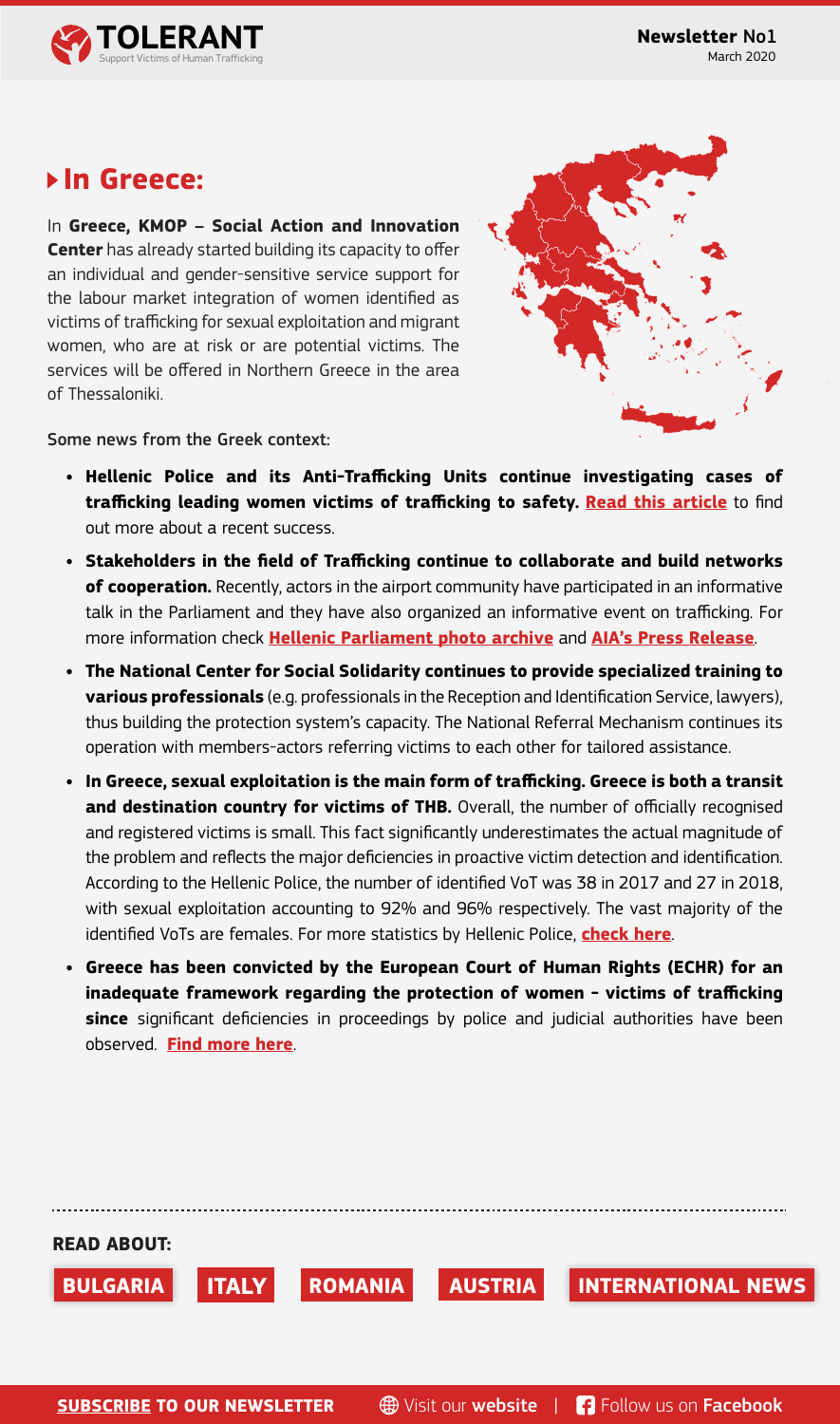

## **In Italy:**

**• Italian Minister for Equal Opportunities and Family, Elena Bonetti,** has convened a meeting with the intergovernmental national body against human trafficking (Cabina di regia per la prevenzione e il contrasto della tratta di esseri umani) in order to define the actions and the next steps to be taken. In line with GRETA's recommendation, all the participants agreed on the creation of a new national strategic plan to combat human trafficking by 2020. Additionally, the Minister expressed her willingness to re-establish an expert committee (Technical Committee). **[Find more information](http://www.pariopportunita.gov.it/news/tratta-esseri-umani-bonetti-convoca-cabina-di-regia-piano-strategico-entro-2020-e-comitato-tecnico/)**.



**• On January, 2020, Differenza Donna NGO launched an innovative project called "Differenza Donna in rete".** In fact, the Court of Rome has entrusted to the organization 5 properties confiscated to organized crime in Rome. One of these properties will be entirely dedicated to the hospitality of women victims of trafficking. Find more **[here](https://www.ilmessaggero.it/mind_the_gap/violenza_donne_case_confiscate_criminalita_cinque_immobili_roma-5000267.html).**

A crowdfunding campaign has also been launched. **[See more information.](https://www.produzionidalbasso.com/project/la-casa-di-differenza-donna/)**

**• According to the report published by IOM within the ADITUS project framework, an increase in the number of Ivorian women trafficked through the central Mediterranean route has been registered.** After experiencing a traumatic experience in Tunisia, women from Côte d'Ivoire run the risk of re-trafficking in Italy. Find more **[here](https://italy.iom.int/sites/default/files/newsdocuments/IOM_Briefing_Victims_of_Trafficking.pdf;  See also: https://www.iom.int/news/combatting-trafficking-persons-focus-cote-divoire-tunisia-bilateral-co-operation)**

**A new report released by Save the Children has confirmed the upward trend in the number of trafficked victims in Italy.** According to the Italian branch of the international NGO, 1,660 victims have been identified in 2018 during the implementation of the Vie d'Uscita/ Exit routes project. It is worth mentioning that the number of minor victims of trafficking rose from 9% to 13% within a single year. Find more statistics and information **[here](https://www.infomigrants.net/en/post/18450/1-660-trafficking-victims-in-italy-says-save-the-childre;)**. **Read [more](https://www.savethechildren.net/news/one-four-victims-trafficking-and-exploitation-europe-are-children)**.

**On November 24th, 2019, the Sicilian NGO "Donne di Benin City" has inaugurated its first shelter/safe house for victims of trafficking.** The house is run by a group of Nigerian women wishing to support their "sisters" and combat sexual exploitation. **[Find more](https://www.ilsicilia.it/lassociazione-donne-di-benin-city-inaugura-una-casa-daccoglienza-a-san-giuseppe-jato/)**.

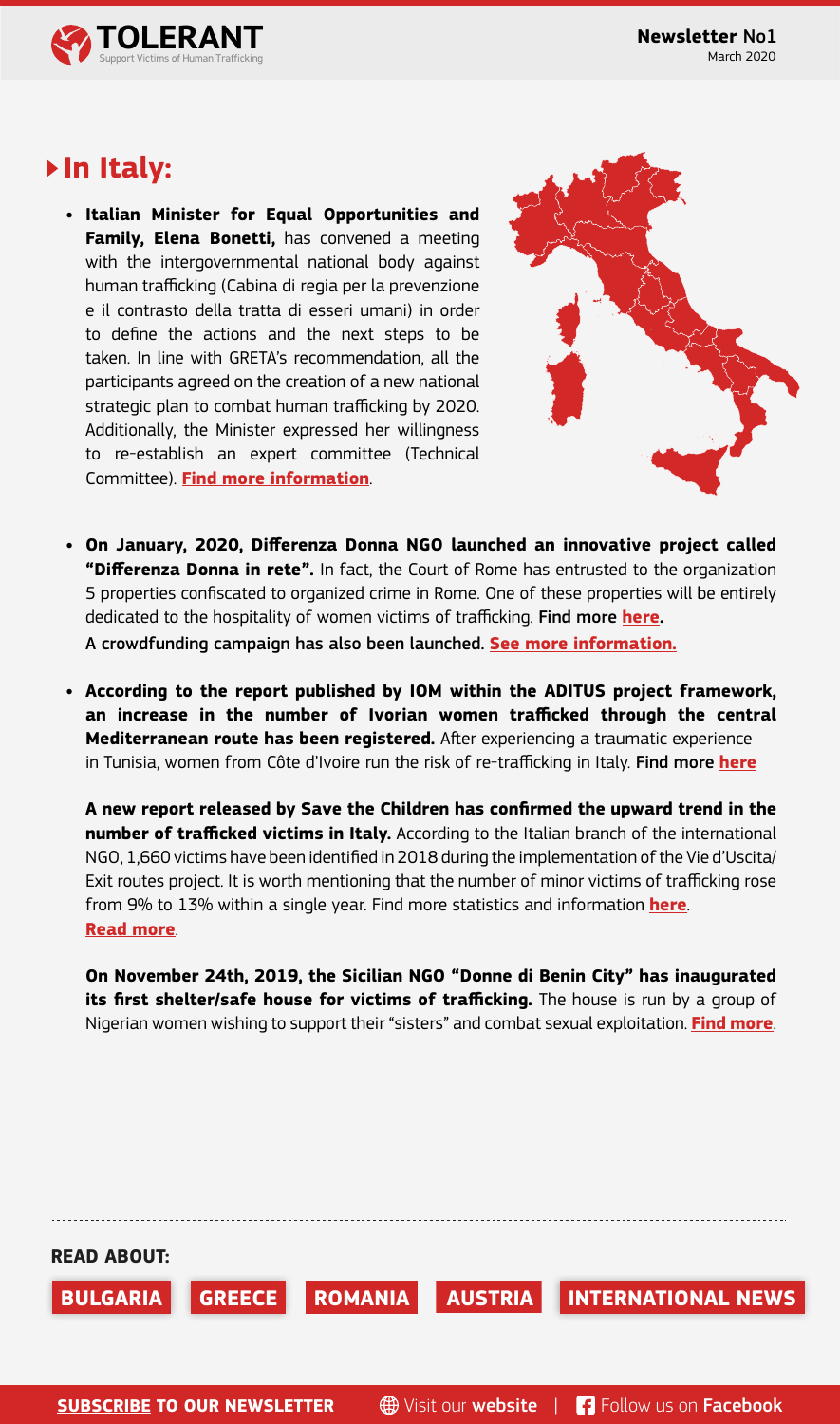

## **In Romania:**

#### **NATIONAL CAMPAIGNS – THE MOST IMPORTANT TOOLS IN THE FIGHT AGAINST TRAFFICKING IN PERSONS**

During the last three years, Romania has turned from a country of origin into a country of transit and destination. Internal trafficking increased suddenly and many women, especially third country nationals, were trapped by the traffickers' network.

This is the reason why AIDRom has focused in 2019 in the development of the national campaigns organized in cooperation with the National Agency against Trafficking



in Persons. The campaigns provided a lot of information for migrant women, potential victims of trafficking for sexual exploitation. They also provided information about the four AMIF projects that AIDRom is developing in the field of assistance of the refugees and beneficiaries of a form of protection. The participation in the development of the campaign had the aim to come as an added value to the TOLERANT project.

The first campaign was implemented in the period February - December 2019 under the logo: "Destroy the wall of the indifference! Trafficking in persons for sexual exploitation can be avoided." A.N.T.I.P. Partners within the project were: Ministry of Foreign Affairs (M.A.E.), Ministry of National Education (M.E.N.), Ministry for Romanians Everywhere (M.p.R.P.), Ecumenical Association of Churches in Romania - AIDRom, Association ELiberare and World Vision Romania Foundation. The involvement of the press and other opinion multipliers in disseminating the message of the campaign has ensured an increase in the degree of information and awareness regarding the problem of human trafficking.

#### **[Watch the spot of the campaign](https://www.youtube.com/watch?v=Vu7B_o-hCFk) [Watch also](https://www.youtube.com/watch?v=IAXPZpabjf0&t=1s)**

The second important campaign: **"ARE YOU A VICTIM OF TRAFFICKING IN PERSON? YOU HAVE RIGHTS!"** was launched on the European Day for Combating Trafficking in Persons - 18 October, by simultaneously sending press releases by the states involved, including through social media. Romanian NGOs and the National Agency against Trafficking in Persons were part of this campaign alongside Austria, Belgium, Bulgaria, Croatia, Cyprus, Czech Republic, Estonia, Finland, Greece, Hungary, Iceland, Ireland, Latvia, Lithuania, Luxembourg, Malta, Holland, Norway, Poland, Portugal, Slovakia.

#### **[More info](https://fil.email/yG9VYFGN)**

During the campaigns, AIDRom experts presented the services that are provided within the project TOLERANT and invited the State institutions as well as the relevant NGOs to join us on the Platform.

In December, AIDRom had already started building its capacity to offer gender-sensitive services and support for the labour market integration of women identified as victims of trafficking for sexual exploitation and migrant women, who are at risk or are potential victims.

AIDRom trainers have already provided 10 training sessions for 20 women from: Ethiopia (17); Eritrea (2), Philippine (1). The trainings were provided according to the actual needs of the women: Access to education; information about labour legislation and orientation to private and public structures; Skills building, career advice services, etc.



**[SUBSCRIBE](http://www.tolerantnetwork.com/subscribe/) TO OUR NEWSLETTER**  $\oplus$  Visit our [website](http://www.tolerantnetwork.com) | [Follow us on](https://www.facebook.com/tolerantproject) Facebook

**READ ABOUT:**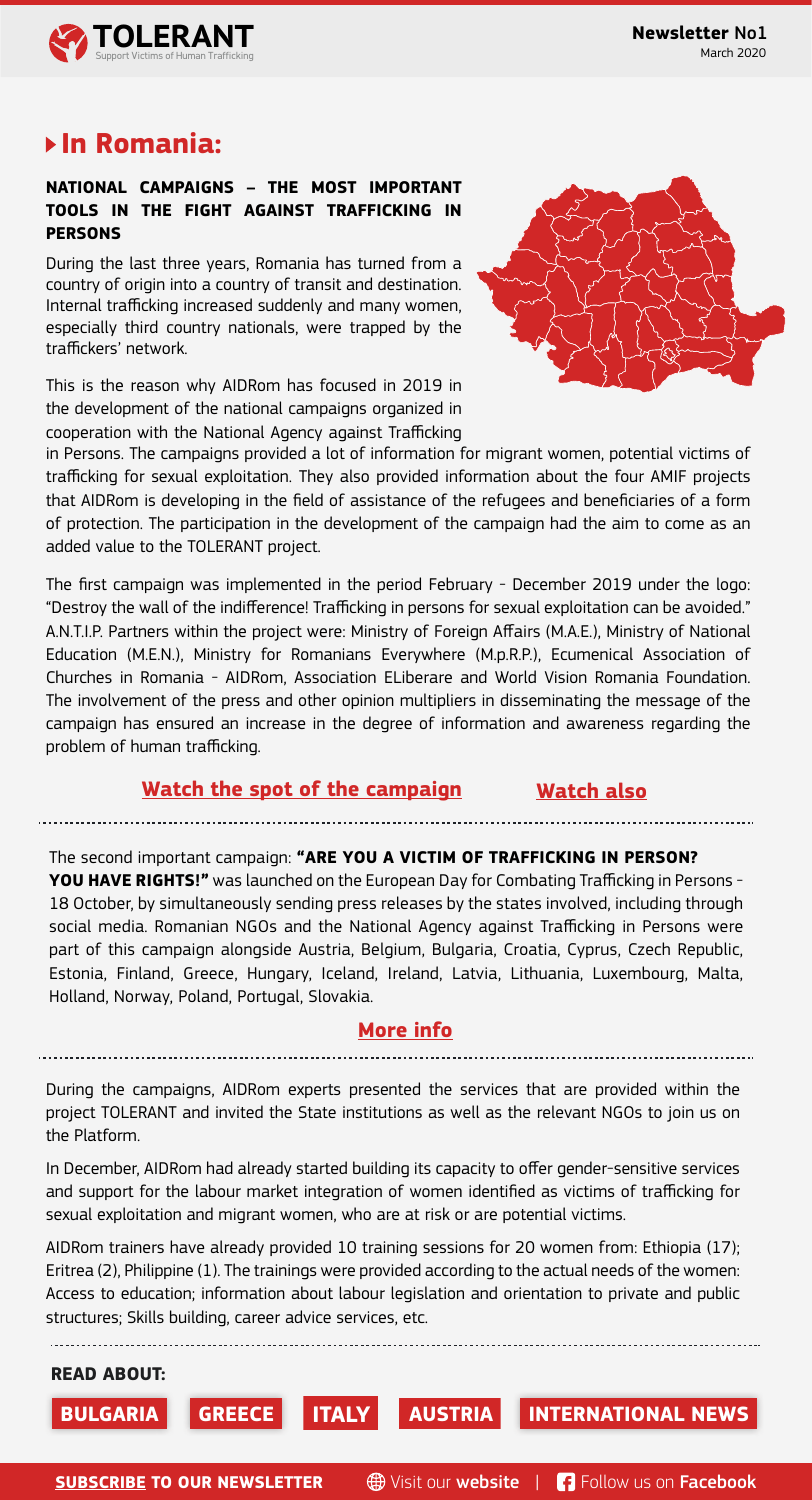

## **In Austria:**

In Austria **LEFÖ-Intervention Centre for Trafficked Women and Girls (LEFÖ-IBF)** has managed to further formalize its offer of labor market integration support services and to inform relevant stakeholders about the special needs of VoT in this regard. In the frame of Tolerant, the organization developed, in cooperation with its partner, a course tailored to the needs of VoT. The aim of the course is to strengthen the digital



abilities of women victims of trafficking in order to facilitate their entry into the highly formalized labor market in Austria.

In June 2019, the third evaluation of Austria by CoE GRETA (Group of Experts on Action against Trafficking in Human Beings) including a country visit took place. Prior to the country visit, LEFÖ-IBF submitted its answers to GRETA's questionnaire and GRETA also paid a visit to the IBF. The third round of GRETA focusses on "access to justice and effective remedies" (GRETA, 2018) which includes also the question on the right of victims of trafficking to compensation. The Austrian Government's reply to GRETA's questionnaire can be found **[online](https://rm.coe.int/greta-2018-26-aut/168094b570)** and we are awaiting the recommendations.

GRETA, 2018. Questionnaire for the evaluation of the implementation of the Council of Europe Convention on Action against Trafficking in Human Beings by the Parties. Third evaluation round. Available **[here.](https://rm.coe.int/greta-2018-26-en/16808f0990)**

**READ ABOUT: BULGARIA GREECE ROMANIA INTERNATIONAL NEWS**